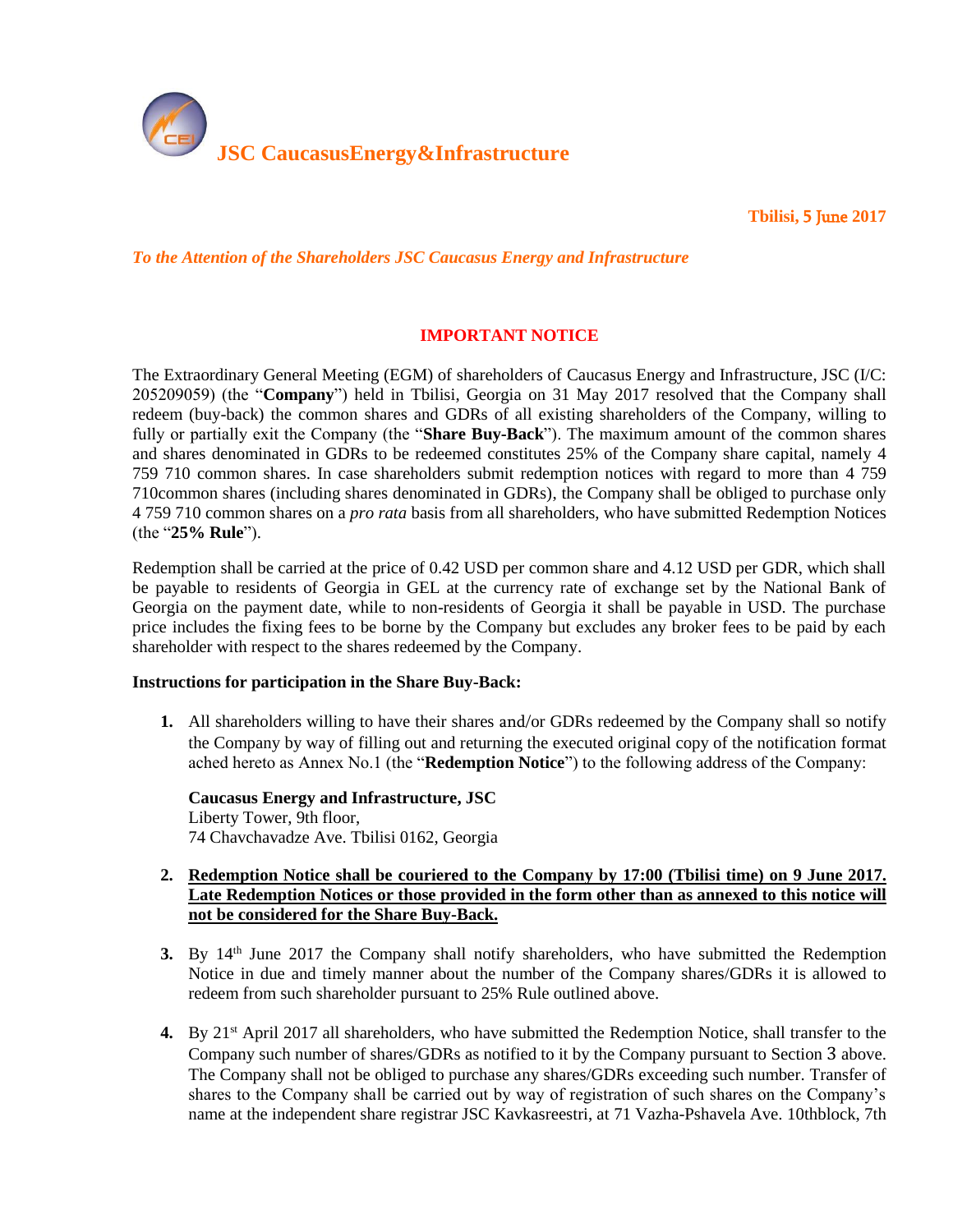floor, Tbilisi, 0186, Georgia; while transfer of GDRs to the Company will be made by way of registration of the GDRs in the name of the Company with the Bank of New York.

5. By 27<sup>th</sup> June 2017 the Company shall pay the purchase price to each of the shareholder, who have transferred its shares/GDRs within the Share Buy-Back procedure as per Section [4](#page-0-1) above.

\*\*\*

**Caucasus Energy andInfrastructure**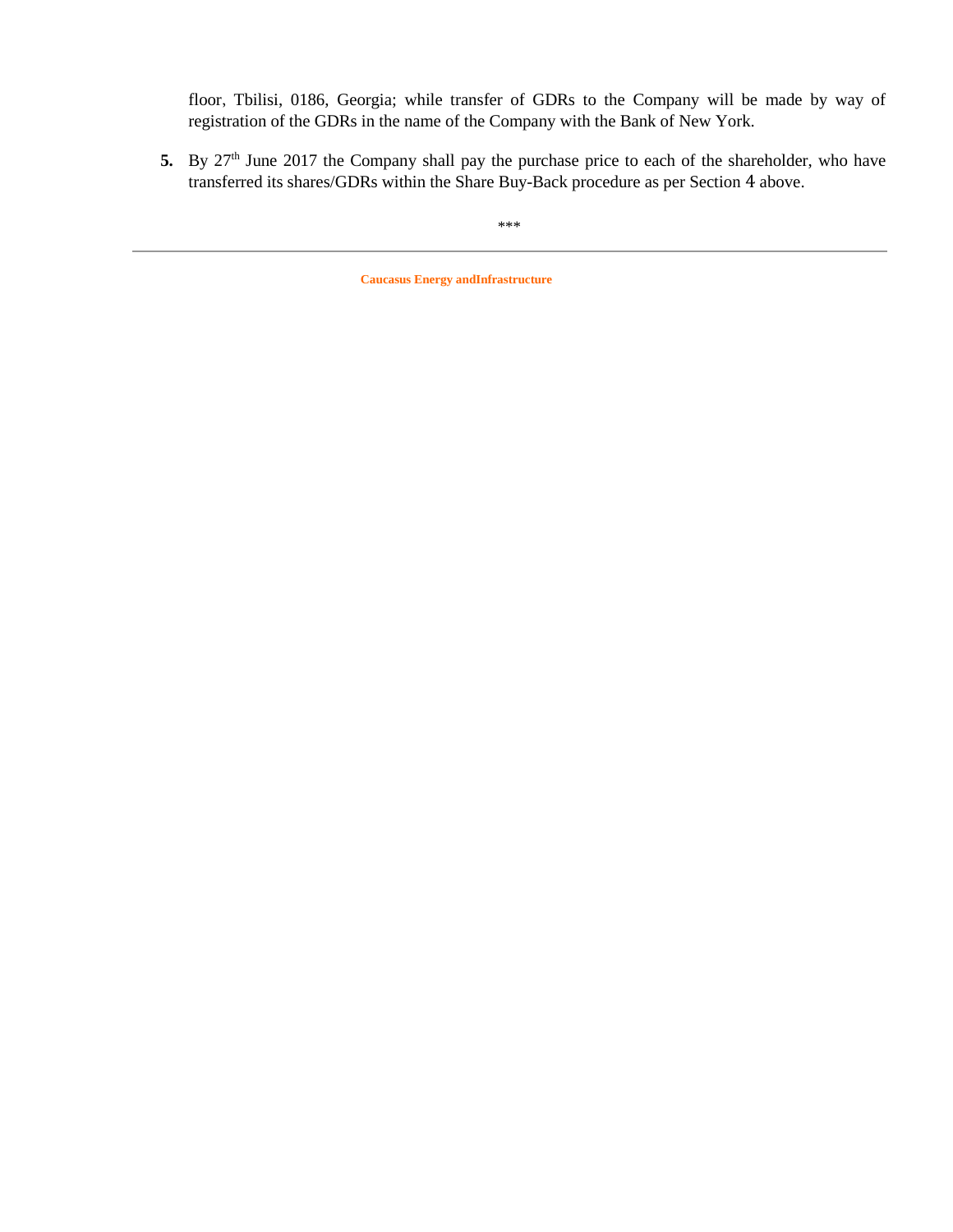## **Annex No.1**

#### **REDEMPTION NOTICE FORM**

#### To: **Caucasus Energy and Infrastructure, JSC**

Liberty Tower, 9th floor, 74 Chavchavadze Ave. Tbilisi 0162, Georgia Attention: Tamaz Mikadze, Director Telephone: +995599 529529

Date: June 2017

Dear Mr. Mikadze,

I/We, \_\_\_\_\_\_\_\_\_\_\_\_\_\_\_\_\_\_\_\_\_\_\_\_\_\_\_\_\_\_\_\_\_\_\_\_\_\_\_\_\_\_\_\_\_\_\_\_\_\_\_\_\_\_\_\_\_\_ being the shareholder of Caucasus Energy and Infrastructure, JSC (I/C: 205209059) (the "**Company**"), hereby express my/our consent to participation in the Share Buy-Back with the terms and conditions as approved by the Extraordinary General Meeting of Shareholders of the Company held on 31 May 2017 and further specified in your notice of 5 June 2017.

I/We understand that

- the maximum amount of the common shares and shares denominated in GDRs to be redeemed constitutes 25% of the Company share capital, namely 4 759 710 common shares. In case shareholders submit redemption notices with regard to more than 4 759 710 common shares (including shares denominated in GDRs), the Company shall be obliged to purchase only 4 759 710 common shares on a *pro rata* basis from all shareholders, who have submitted Redemption Notices; and
- the redemption shall be carried at the price of 0.42 USD per common share and 4.12 USD per GDR, which shall be payable to residents of Georgia in GEL at the currency rate of exchange set by the National Bank of Georgia on the payment date, while to non-residents of Georgia it shall be payable in USD. The purchase price includes the fixing fees to be borne by the Company but excludes any broker fees to be paid by each shareholder with respect to the shares redeemed by the Company.

Subject to the above, I/We ask the Company to redeem within the Share Buy-Back process:

**1.** \_\_\_\_\_\_\_\_\_\_\_\_\_\_\_\_\_\_\_\_\_\_\_\_\_\_\_\_\_\_\_\_\_\_\_\_ ordinary shares of the Company

**2.** \_\_\_\_\_\_\_\_\_\_\_\_\_\_\_\_\_\_\_\_\_\_\_\_\_\_\_\_\_\_\_\_\_\_\_\_ GDRs of the Company

\_\_\_\_\_\_\_\_\_\_\_\_\_\_\_\_\_\_\_\_\_\_\_\_\_\_\_\_\_\_\_\_\_\_

I/We shall transfer to the Company such number of shares/GDRs as notified by the Company to me/us by 14 June 2017 via email at the following email address: